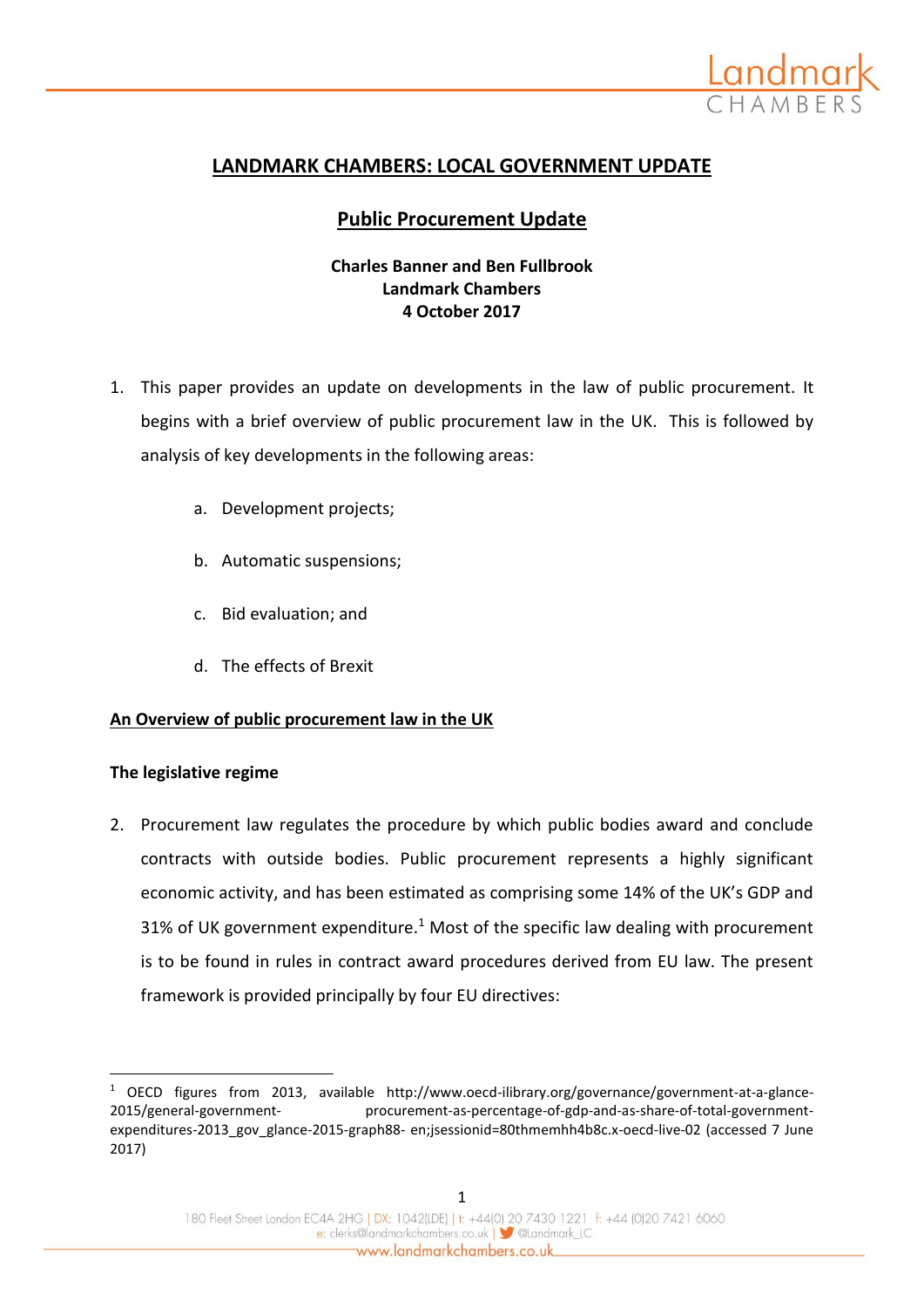

(i) The Public Contracts Directive 2014/24/EU ("the PCD"), governing procedures for the award of public works contracts, public supply contracts and public service contracts;<sup>2</sup>

- (ii) The Utility Contracts Directive 2014/25/EU, governing procedures of entities operating in the water, energy, transport and postal services sectors;<sup>3</sup>
- (iii) The Concessions Directive 2014/23/EU, which governs procedures for the award of works and services concession contracts;<sup>4</sup>
- (iv) The Defence & Security Directive 2009/81/EC, governing procedures of entities operating in the fields of defence and security.<sup>5</sup>
- 3. The most important of these directives, the PCD, is implemented in England and Wales by the Public Contracts Regulations 2015 ("the PCR").

### **What contracts are covered by the PCD?**

 $\overline{\phantom{a}}$ 

- 4. The PCD imposes imposes various procedural requirements whenever a "*contracting authority"*, either by itself or through a third party, seeks offers in relation to a proposed public *"works"*, *"supply"* or *"service"* contract, the value of which exceeds certain thresholds. Some key definitions are as follows.
- 5. A *"contracting authority"* is defined in Article 2(1)(1) of the PCD as:

<sup>&</sup>lt;sup>2</sup> As implemented in the UK via: the Public Contracts Regulations 2015 and, in Scotland, the Public Contracts (Scotland) Regulations 2015 and Public Contracts (Scotland) Amendment Regulations 2016

<sup>&</sup>lt;sup>3</sup> As implemented in the UK via the Utilities Contracts Regulations 2016 and, in Scotland, the Utilities Contracts (Scotland) Regulations 2016.

<sup>4</sup> As implemented in the UK via the Concession Contracts Regulations 2016 and, in Scotland, the Concession Contracts (Scotland) Regulations 2016 and Concession Contracts (Scotland) Amendment Regulations 2016.

<sup>5</sup> As implemented via the Defence and Security Public Contracts Regulations 2011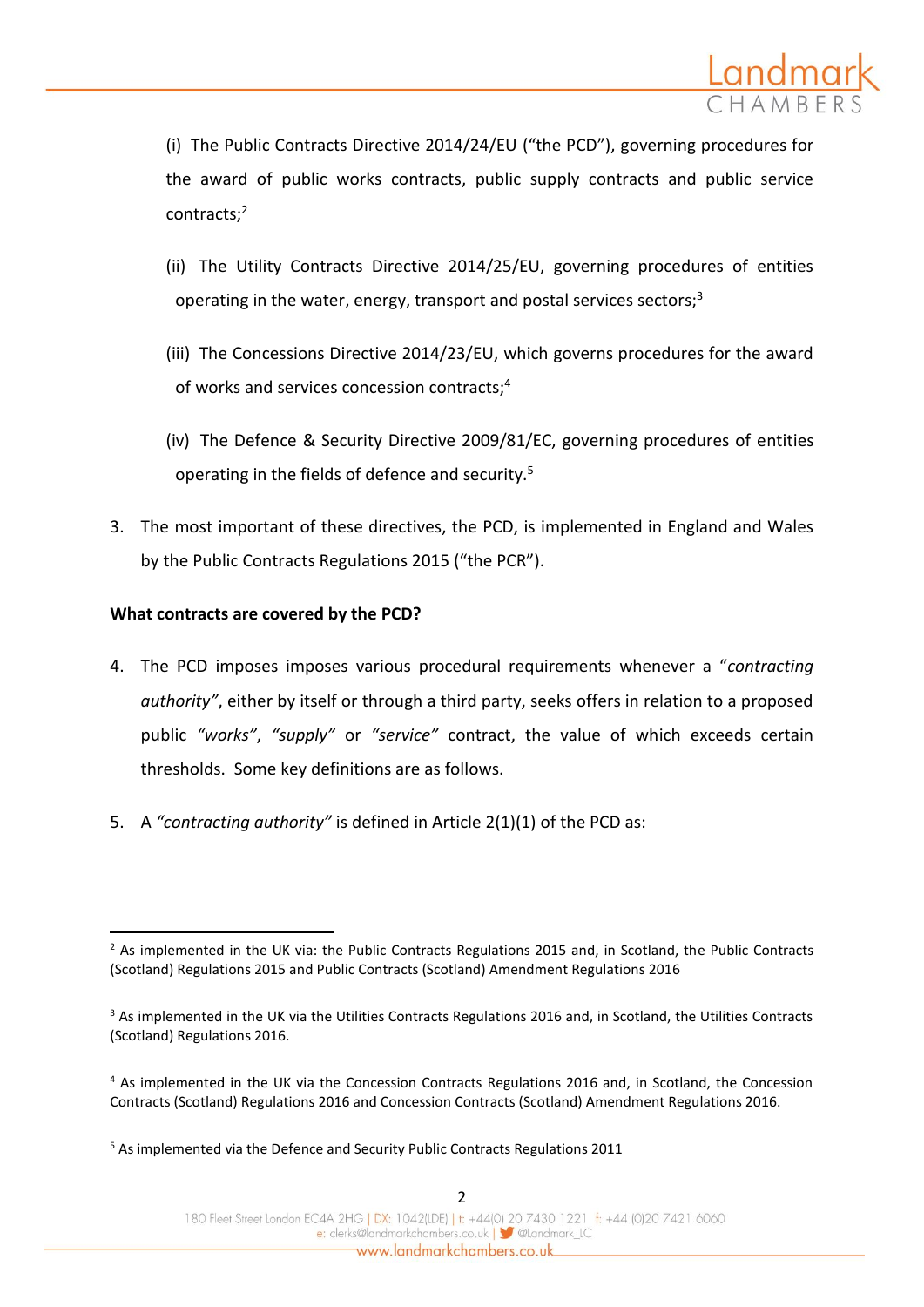

*"the State, regional or local authorities, bodies governed by public law or associations formed by one or more such authorities or one or more such bodies governed by public law"*

6. The concept of *"public contracts"* is defined in Article 2(5) of the PCD:

*"'Public contracts' are contracts for pecuniary interest concluded in writing between one or more economic operators and one or more contracting authorities and having as their object the execution of works, the supply of products or the provision of services within the meaning of this Directive."*

7. Article 2(6) defines the concept of *"public works contracts"* as:

*"(6) 'public works contracts' means public contracts having as their object one of the following:*

*(a) the execution, or both the design and execution, of works related to one of the activities within the meaning of Annex II;*

*(b) the execution, or both the design and execution, of a work;*

*(c) the realisation, by whatever means, of a work corresponding to the requirements specified by the contracting authority exercising a decisive influence on the type or design of the work;"*

8. *"Public supply contracts"* are defined by Article 2(8) as:

*"public contracts having as their object the purchase, lease, rental or hire-purchase, with or without an option to buy, of products. A public supply contract may include, as an incidental matter, siting and installation operations*";

- 9. Finally, *"Public service contracts"* are defined by Article 2(9) as "*public contracts having as their object the provision of services other than those referred to in point 6 [public works contracts]"*
- 10. The PCR are stated in similar terms, see Reg. 2(1) in particular.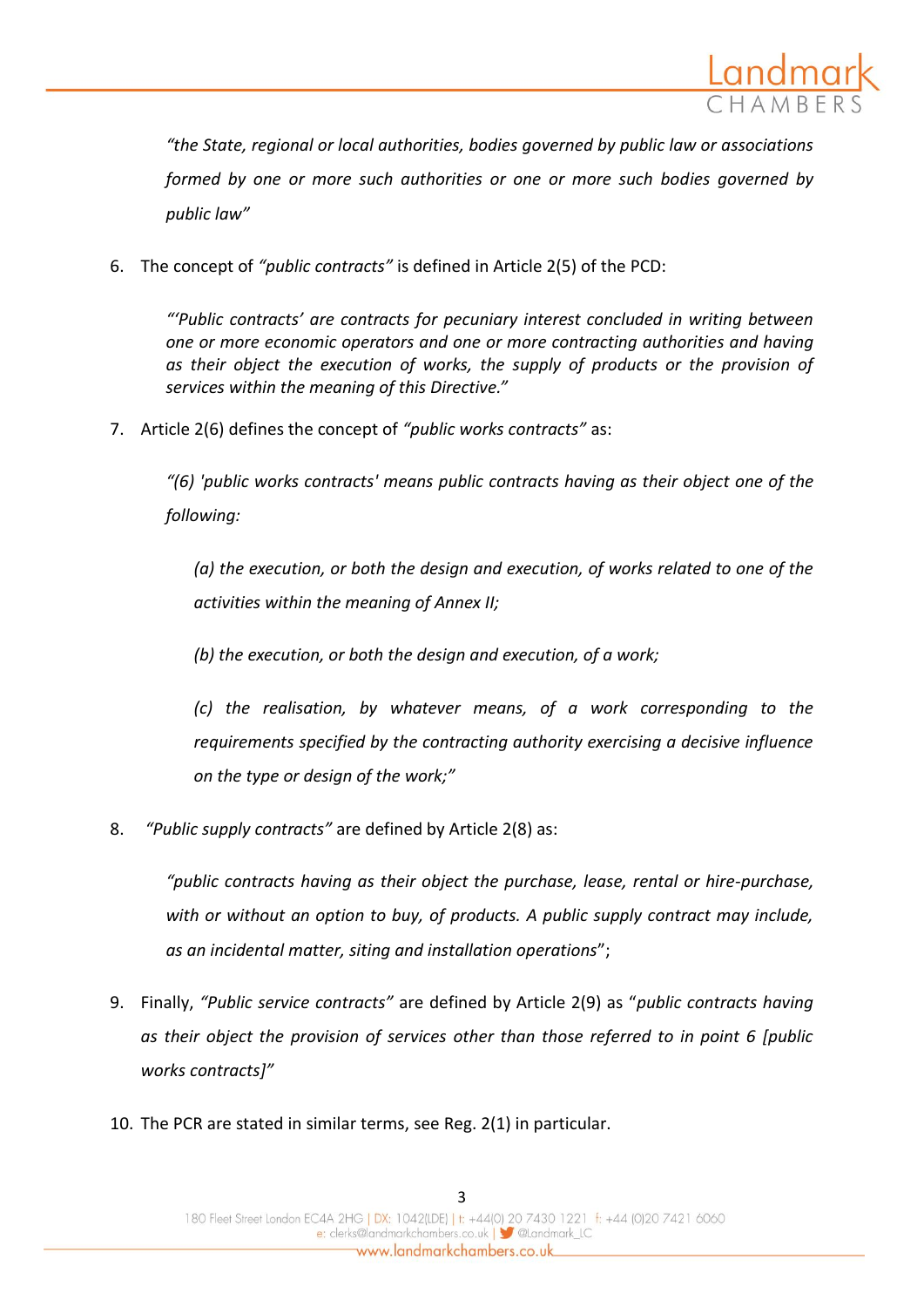

11. It is worth noting, at this point, that the PCD expressly excludes certain types of contract form its effect. Of particular note are contracts for the acquisition of land or buildings. Article 10 states that:

*"The Directive shall not apply to:*

*(a) the acquisition or rental, by whatever financial means, of land, existing buildings or other immovable property or concerning rights thereon;*

12. This exclusion is replicated in reg. 10(1) of the PCR, which provides that the Regulations do not apply to a proposed public service contract:

*(a) for the acquisition or rental, by whatever financial means, of land, existing buildings or other immovable property, or which concern interests in or rights over any of them*

13. It is well established, however, that in some circumstances the transfer of property rights may be subordinate to the carrying out, or specification, of works in what is in substance a *"public works contract"*. The requirements of the PCD and the PCR apply in such circumstances because a main purpose of the agreement is a contract for public works (see further below).

### **The effect of the PCD**

- 14. In brief, the PCD has the effect of:
	- a. prohibiting discrimination in awarding covered contracts and requiring the use of specified transparent award procedures to support this prohibition and promote competition, specifically by way of:
		- i. an obligation to advertise in a single forum by sending a notice to the EU's Official Journal of the EU (OJEU);
		- ii. an obligation to award contracts by a competitive award procedure;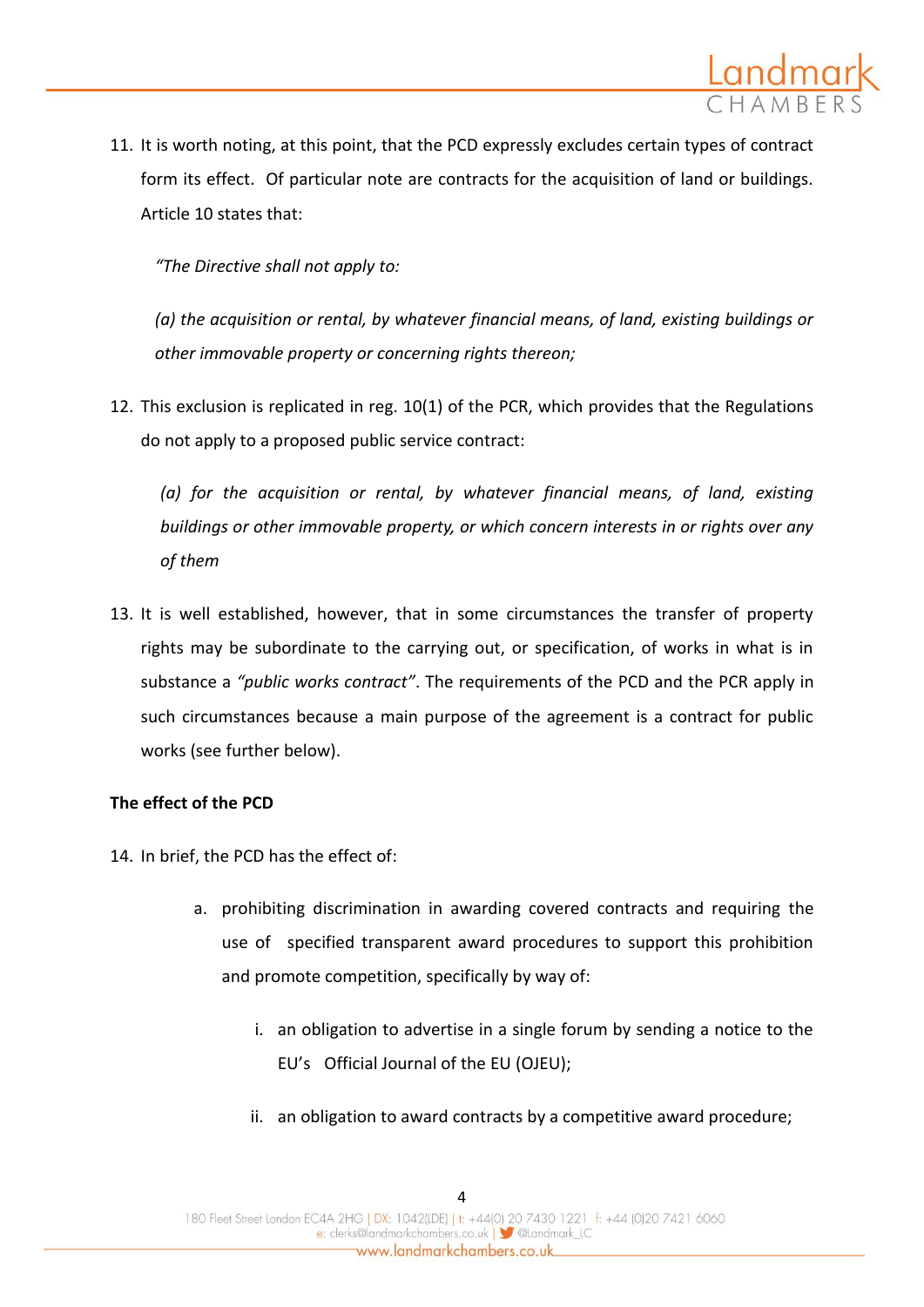

- iii. minimum time limits for different stages of the award procedure;
- iv. limits on the criteria that may be used in making decision; and
- v. obligations to set out selection and award criteria for each procedure in advance;
- b. setting out general principles to be applied throughout the process: transparency, equal treatment, non-discrimination on the grounds of nationality, and proportionality;
- c. providing for a rigorous system of remedies before national review bodies for affected EU undertakings.
- 15. A claim under the PCD can only be brought by undertakings seeking contracts in the public market (termed *"economic operators"*) and only apply to contracts over a specified monetary threshold.
- 16. The PCD is supplemented by specific rules on remedies for economic operators. The principal directive in this connection is the Remedies Directive 89/665, which contains, inter alia:

(i) a mandatory requirement to notify award decisions to losing participants and to delay the contract for a certain time after notification to allow time for challenges;

- (ii) a specific minimum time limit for legal actions;
- (iii) automatic suspension of the award decision following a challenge;
- (iv) a requirement for concluded contracts to be declared ineffective in the case of failure to advertise.
- 17. Lord Hodge said this about EU procurement law in *Edenred (UK Group) Ltd v HM Treasury* [2015] UKSC 45 at [28]: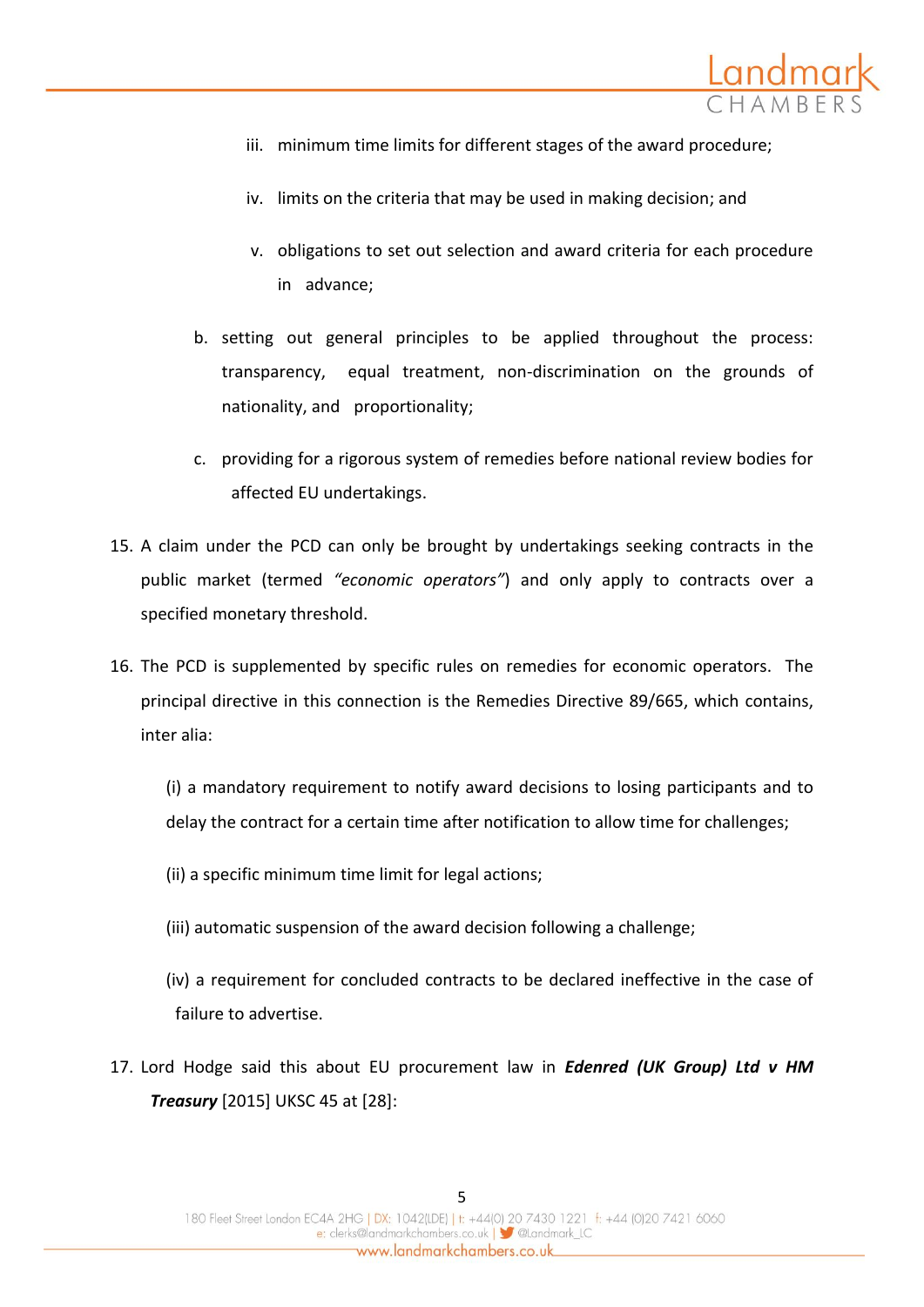

*"The principal purpose of EU procurement law (...) is to develop effective competition in the field of public contracts: Sintesi SpA v Autorità per la Vigilanza sui Lavori Pubblici (Case C-247/02) [2004] ECR I-9215 , para 35. Thus if a public body decides to obtain services by a public contract, and the contract exceeds the prescribed threshold (...), the public body must advertise the opportunity and follow fair and transparent procedures ensuring equality of treatment, to enable potential service providers to compete for the work."*

- 18. In addition to the overarching aim of developing effective competition, the aims of the regulation of procurement decisions might be described as including:
	- (i) facilitating the ability of purchasers to obtain value for (taxpayers') money;
	- (ii) improving the quality of decision-making;
	- (iii) increasing accountability to the public;
	- (iv) increasing transparency;

(v) (in the context of a free market system) eradicating the use of procurement to protect and develop national industry.

### **Recent updates in the field of procurement law**

### **Development projects**

- 19. The main recent developments in this area of law arise from the judgment in *R (on the application of Faraday Development Limited) v West Berkshire Council* [2016] EWHC 2166 (Admin).
- 20. In *Faraday*, West Berkshire Council entered into a development agreement with St Modwen Developments Limited "*to facilitate the comprehensive regeneration"* of an area of land making up a large part of an industrial estate in Newbury. West Berkshire Council were the freehold owners of the land subject to the development agreement.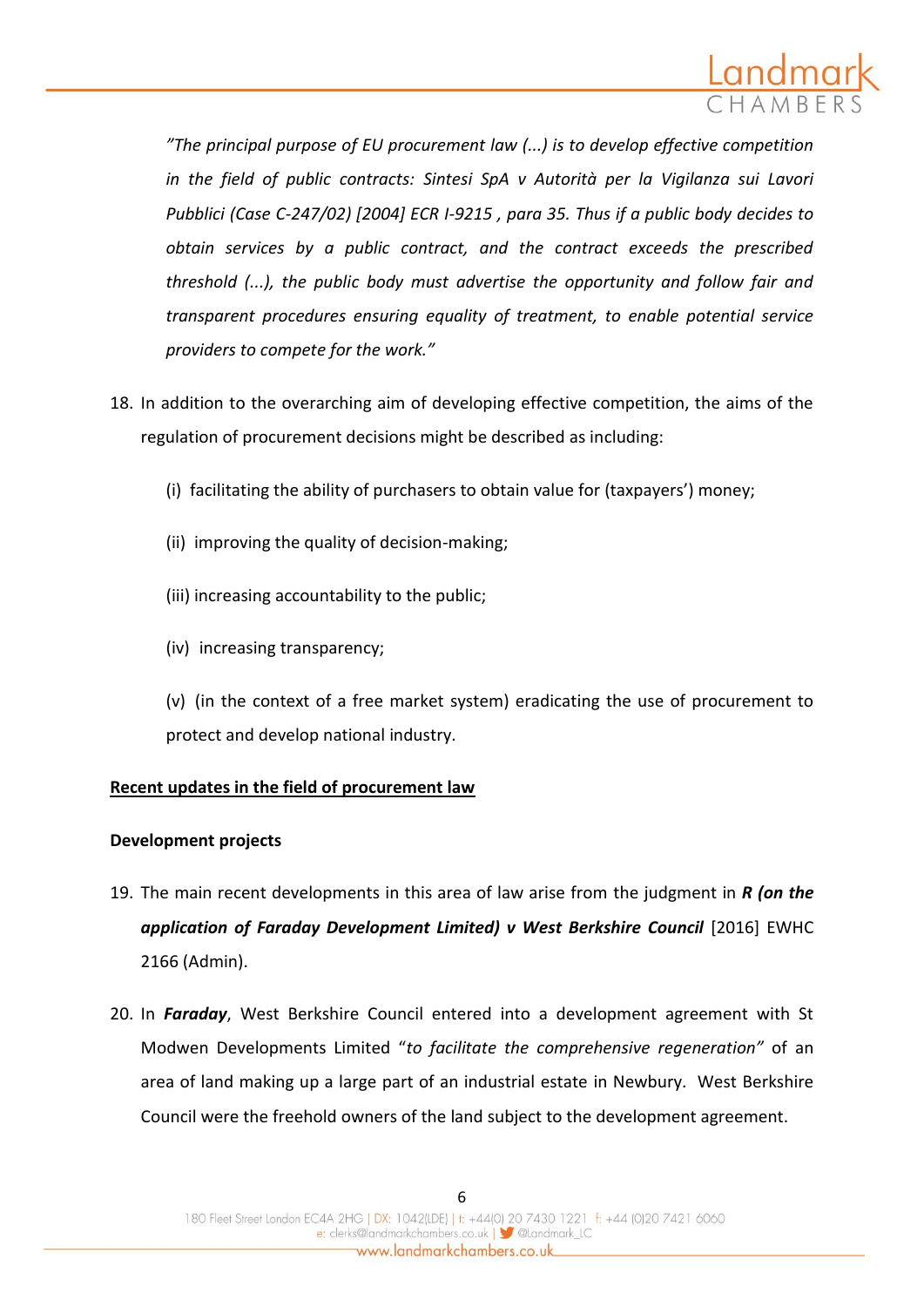

- 21. The development agreement structured the project into three broad stages:
	- (a) A planning and design stage. The developer was obliged to prepare project plans, comprising a business plan and a master plan for the approval of a steering group composed of two representatives from the local authority and two representatives from the developer. Following approval of the plans by the steering group, the developer was then obliged to prepare a budget for the Infrastructure Costs (again, to be approved) and an application for outline planning permission in accordance with the Project Plans.
	- (b) If satisfactory planning permission was achieved, the developer was then required to prepare for approval by the steering group: (i) an estate management strategy; and (ii) a development strategy for each plot. On approval, the developer was then *obliged* to obtain detailed planning approval for the work covered by each development strategy. At that point, the developer was *entitled* to serve an acquisition notice for each plot. The local authority would then be obliged transfer either a ground lease (commercial plots) or the freehold (residential plots) and at that point the developer would be obliged to undertake the development of that plot (without any public procurement exercise).
	- (c) If the developer elected not to serve an acquisition for any plot, the local authority retained the benefit of the design services provided by the developer in relation to that plot prior to that decision.
- 22. The critical issue was whether the development agreement was a public contract to which procurement legislation applied. West Berkshire Council did not consider at the time of entering into the development agreement that it was a public contract and as such did not comply with the procedural requirements within Part 2 of the PCR. Conversely, Faraday contended that it was a public contract.
- 23. Holgate J held that the development agreement was not a public contract. This judgment was based on the conclusion that the development agreement did not impose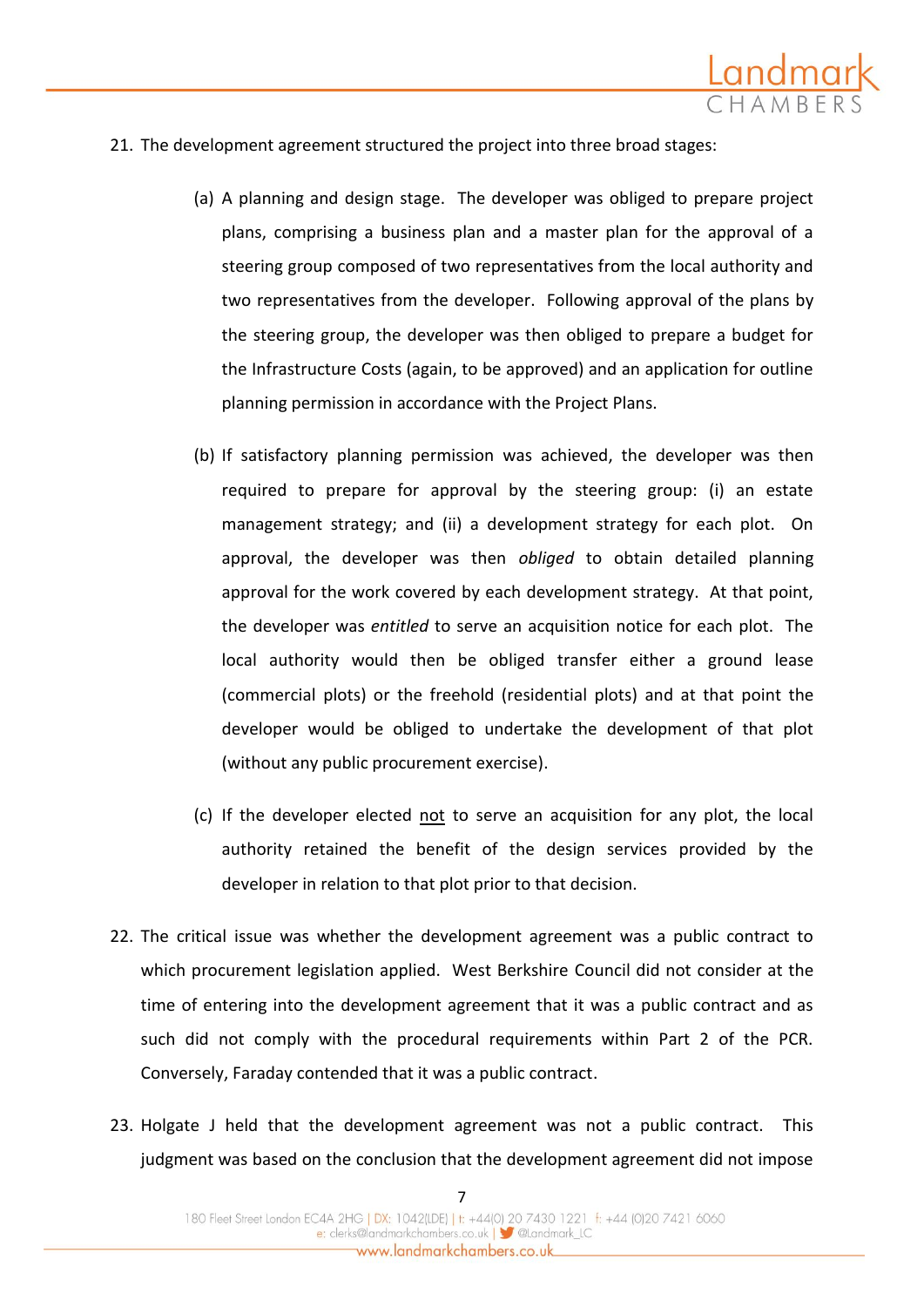

an enforceable obligation on St Modwen to carry out the redevelopment of the site. Further, on the proper construction of the development agreement, the provision of design services was not a main purpose; rather the *"twin objectives"* of the development agreement were to facilitate the Council's regeneration of the site and to increase its financial income, neither of which brought the development agreement within the definition of a public works contract.

- 24. The following points of principle can be extracted from *Faraday*:
	- (a) The main object of a contract for the purposes of reg. 2 of the PCR, must be determined by an objective examination of the entire transaction to which the contract relates; and that assessment must be made in the light of, or having regard to, the essential obligations which predominate and characterise the transaction. Accordingly, the identification of the main object is not restricted to matters contained in the contract's *"essential obligations"*, or to essential matters which the party contracting with the public authority is obligated to perform (judgment, para. 173).
	- (b) An anti-avoidance role or interpretation should not be given to the term *"indirect obligation"* such as to broaden the established scope. Further, neither the PCD nor the PCR contain any general anti-avoidance principle. Accordingly, save where the agreement contains an artificial device, it is lawful for a public authority to enter into a contract which avoids the requirements of the procurement legislation (judgment, paras. 184-188).
	- (c) Evidence that the economic operator was highly unlikely not to exercise an option which rendered them legally obligated to perform works is not a substitute for a legally enforceable obligation to carry out the main object of the development agreement or otherwise a legally sufficient basis to engage the Directive (judgment, para. 207).
	- (d) A contract whose object is "*the design"* of works only does not fall within the scope of the public works contract definition in reg. 2 of the PCR; rather, the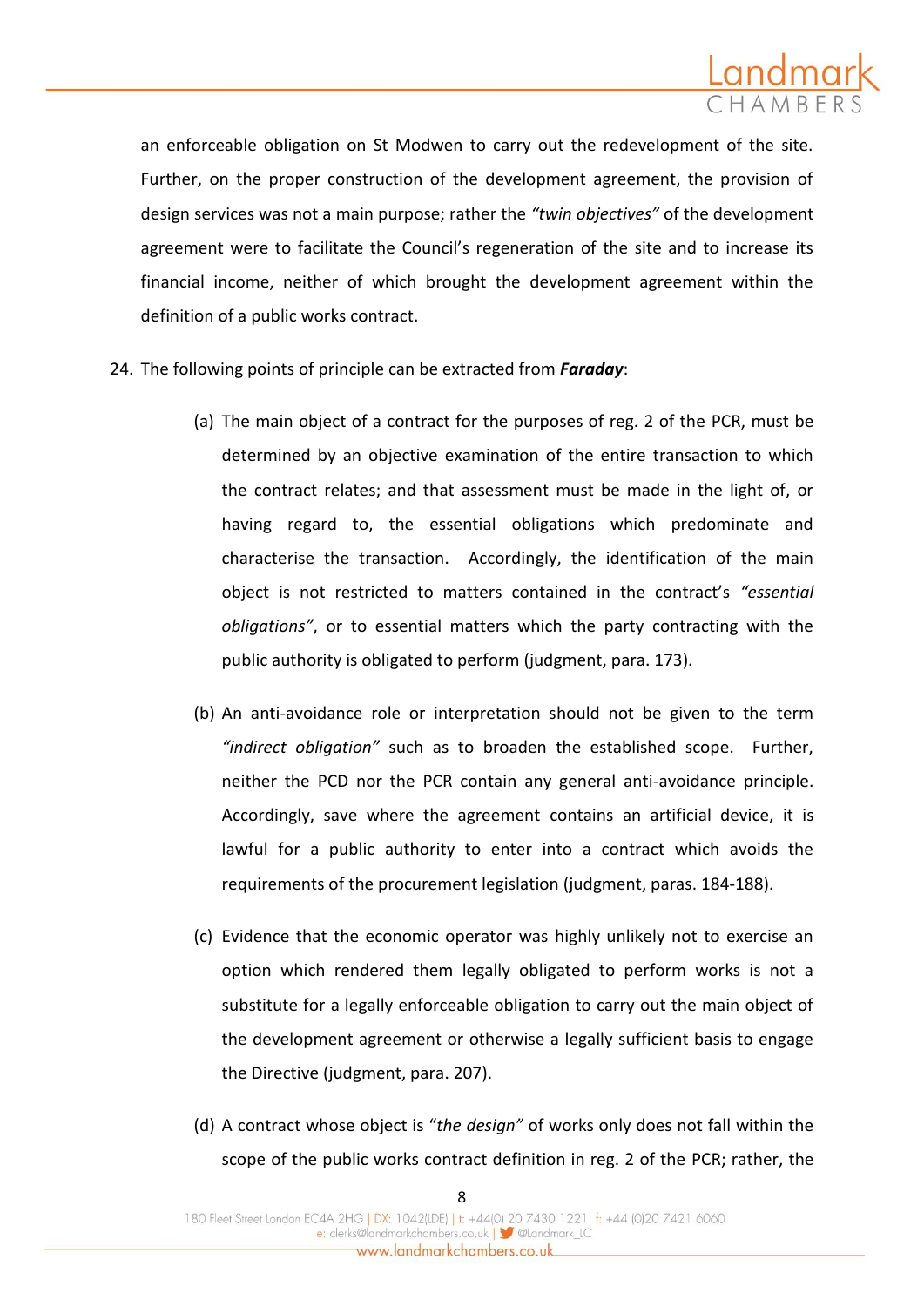

object must be both the design and execution, cumulatively, for the definition to apply. Accordingly, it is the execution of works which is determinative and of greater significance (judgment, para. 209).

- 25. Taking these points together and reading the judgment as a whole, it is clear that the form of the contract was the determining factor in assessing whether the contract amounted to a public works contract. Holgate J.'s approach is similar to that of Hickinbottom J. (as he then was – ironically, rejecting the submissions of David Holgate QC on behalf of the claimant) in *R(on the application Midlands Co-operative Society Limited) v Birmingham City Council* [2012] EWHC 620 (Admin). In particular, the conclusion in *Midlands Co-operative* that a public authority could choose to enter into a contract which avoids the requirements of procurement legislation is consistent with the conclusion in *Faraday* that the PCR do not contain any general anti-avoidance principle. Therefore, a consistent picture emerges from both cases that, save where a contract contains an artificial device which serves no commercial purpose, a contract should be construed objectively to determine whether it amounts to a public works contract, without reference to any intention by the parties to avoid the procurement regime.
- 26. It should be noted that Faraday have applied to the Court of Appeal for permission to appeal. The grounds advanced in support of the proposed appeal address the question of anti-avoidance: namely whether West Berkshire acted lawfully when entering into the development agreement because it committed them to entering a public works contract without a procurement process; and, more generally, whether there is an anti-avoidance principle in the PCD. This application has not yet been determined by the Court of Appeal, but it is expected shortly. If permission is granted, there will be an ongoing risk of the Court of Appeal taking a different view to that of Holgate J. in **Faraday** and Hickinbottom . in **Midlands Co-operative**.
- 27. Another recent and relevant judgment is *Wylde v Waverley Borough Council* [2017] EWHC 466 (Admin). This case concerned whether, and if so in what circumstances, someone who is not an *"economic operator"* with the right to bring a challenge to a public contract under the PCR has standing to bring a judicial review claim of an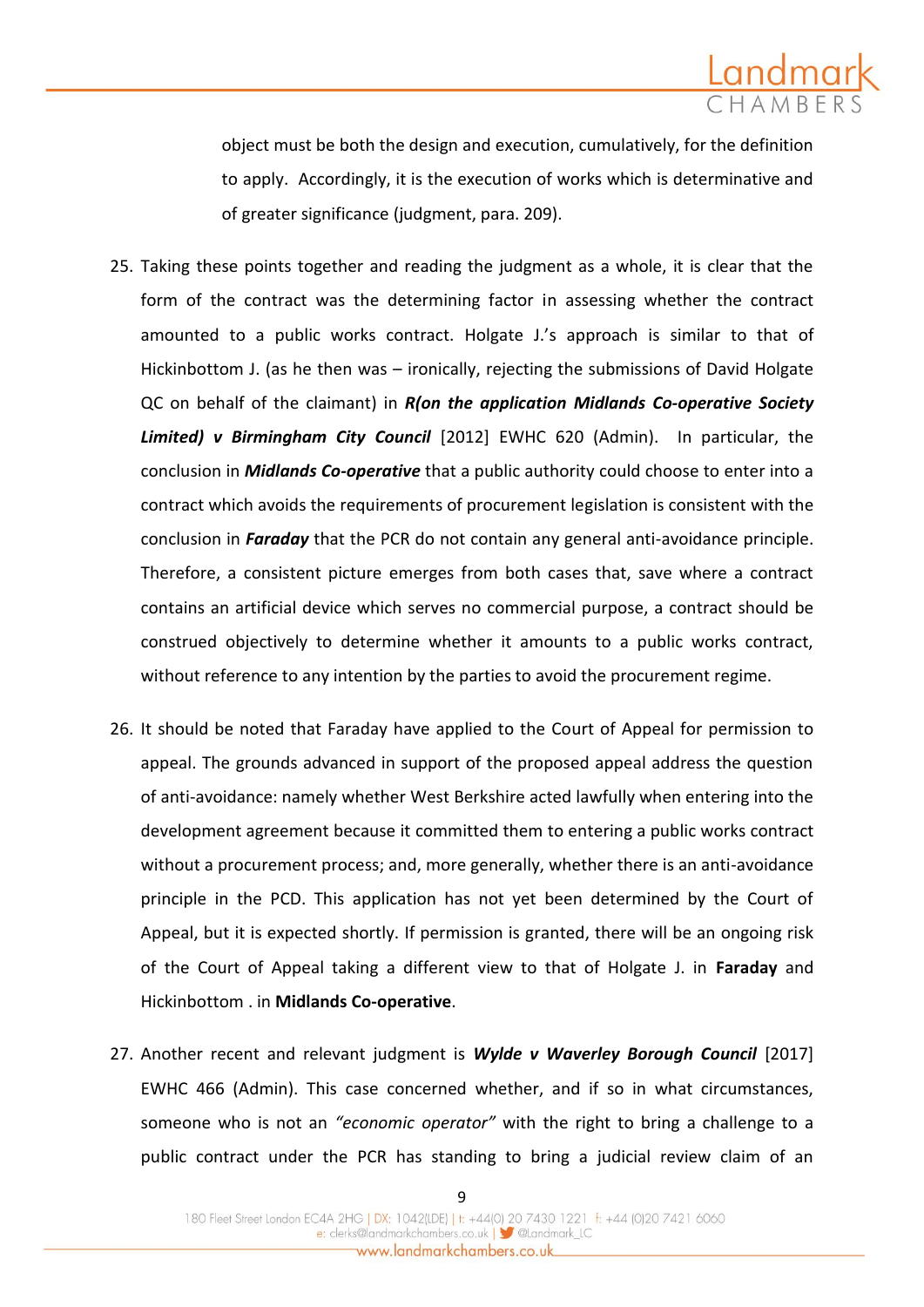

authority's decision to enter into such a contract. Dove J held that merely being a ratepayer or councillor for the district in question was not sufficient to confer standing. This was on the basis the public procurement regime is tightly focused on those directly engaged with and actively seeking the benefit of obtaining public contracts falling within the scope of the PCR. Insofar as judicial review was available at all for those who were not *"economic operators"* (a point which the Dove J left open), only those directly impacted by the decision such as investors in or joint venture partners of an economic operator had standing to bring a judicial review claim. The Claimants have not sought permission to appeal. The effect of *Wylde*, assuming it is followed in future cases, is therefore to narrow the potential scope of challengers to a contracting authority's decision to enter into a public contract. The 'general public' are unlikely to be able to bring a challenge.

### **Automatic suspensions**

- 28. As outlined above, reg. 95 of the PCR provides that, where an *"economic operator"* has issued a claim in respect of the decision of a contracting authority to award a contract and the contracting authority becomes aware of this, the contract is automatically suspended. This will remain the case until the court lifts the suspension by way of interim order pursuant to Reg. 96(1)(a).
- 29. In determining whether to lift the automatic suspension, the court will apply the wellknown principles established in *American Cynanamid v Ethicon (No 1)* [1975] AC 396. In particular, it will consider:
	- a. Whether the claimant's case raises a serious issue to be tried;
	- b. If so, whether damages would be an adequate remedy for either party; and
	- c. If not, where will the balance of convenience lie?
- 30. In 2009-10, it seemed as though the initial approach of the courts was to lift the automatic suspension on application: see for example *Indigo Services* [2010] EWHC 3237 (QB) and *Exel Europe Ltd* [2010] EWHC 3332 (TCC). By contrast, a run of cases in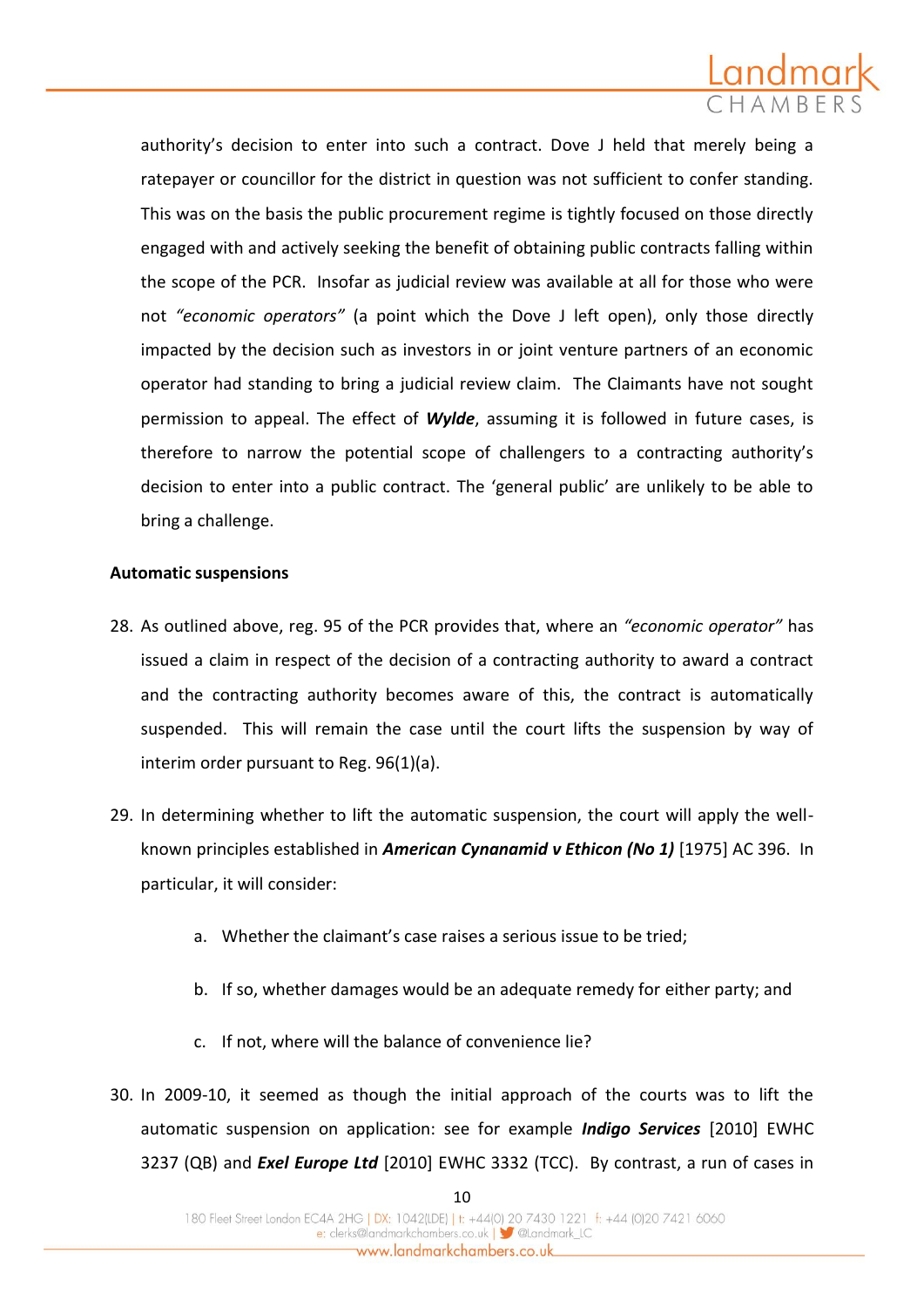

2014 suggested a more rigid approach, with the courts refusing to lift the suspension in *NATS (Services) Ltd v Gatwick Airport Ltd* [2015] PTSR 566 and *R (Edenred (UK Group) Limited) v HM Treasury* [2014] EWHC 3555 (QB). In 2015, perhaps following an attempt to retreat to the middle ground, claimants appeared to have mixed fortunes, with suspensions being lifted in *Solent NHS Trust v Hampshire County Council* [2015] EWHC 457 (TCC) and *OpenView Security Solutions Ltd v Merton LBC* [2015] EWHC 2694 (TCC) but not in *Counted4 Community Interest Co v Sunderland CC* [2015] EWHC 3898 (TCC).

- 31. 2016-17 has seen several developments. In *Kent Community Health NHS Foundation*  **Trust v NHS Swale Clinical Commissioning Group** [2016] EWHC 1393 (TCC), the High Court was required to consider a situation in which one of the bidders for the contract was a not for profit organisation – in this case an NHS Foundation Trust. The Trust argued that, as a not for profit organisation, damages would not be an adequate remedy in the event that the automatic suspension was lifted. The Court held (per Stuart-Smith J) that the question of adequacy of damages should be answered by reference to the interests of the person seeking the injunctive relief and damages should not be considered an inadequate remedy simply because the claimant, whether as a not-forprofit organisation or for other reasons, had not suffered and would not suffer substantial financial loss.
- 32. Further, the procurement regime adopted was meant to create complete equality of opportunity between the bidders. Therefore, the question of adequacy of damages could not be approached any differently depending upon who was the disappointed bidder. Should it fail to win the contract, the Trust's losses could be assessed without difficulty and made the subject of an appropriate damages award.
- 33. A similar question was addressed in *Perinatal Institute v Healthcare Quality Improvement Partnership* [2016] EWHC 2626 (TCC), in which Jefford J broadly adhered to the position in *Kent*. He stated that, whilst there was no rule that damages could never be adequate for a not for profit organisation, nevertheless: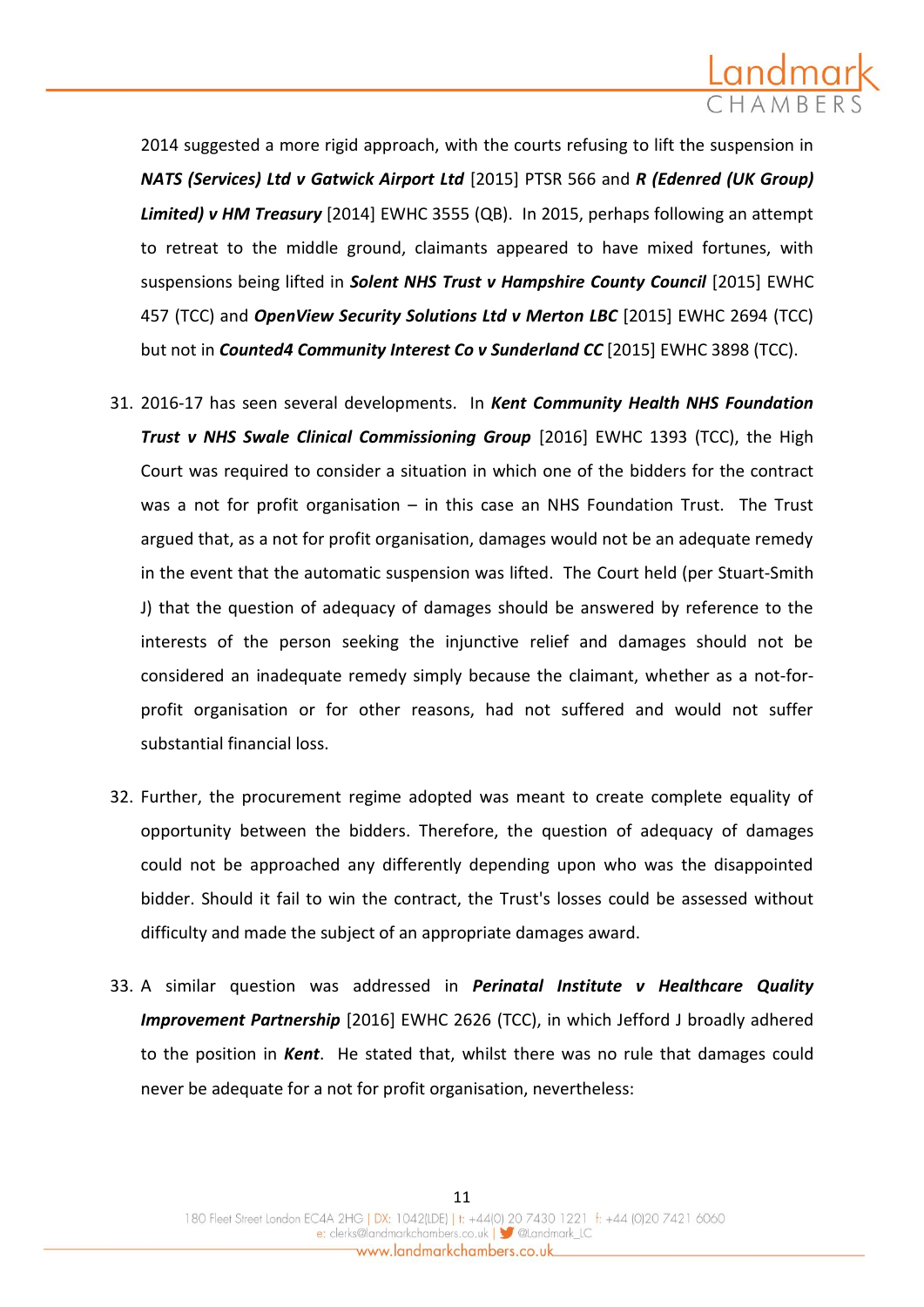

*The fact that an organisation is non-profit may make it more likely that it cannot be adequately compensated in damages and the BMLL case itself provides an example where that was the case because the project in question was at the heart of its activities, there would be a significant knock on effect to its other activities, and it would suffer significant reputational damage.*

- 34. In this case, however, Jefford J determined that the claimant's activities were at least income-generating and that, accordingly, its loss could be quantified in damages by way of its (i) tender costs and (ii) the contribution to its overheads that it would have recovered through the contract if it had been successful. This clearly militated in favour of lifting the suspension.
- 35. Jefford J also noted that, since the relevant contract related to a data collection and review project aimed at the reduction of perinatal mortality rates, there was a clear public interest in proceeding as soon as possible. The suspension was therefore lifted.
- 36. Finally, in *Energy Solutions EU Ltd v Nuclear Decommissioning Authority* [2017] 1 WLR 1373, the Supreme Court gave guidance, inter alia, on whether an award of damages could be refused because the claimant did not issue its claim form during the standstill period (i.e. before the contracting authority entered into the contract)?. The PCR provide that if a claim is issued within 10 days from receipt by the claimant of notification that it has not been awarded the contract, the contracting authority may not enter into the contract during this period and an automatic suspension would take effect. Additionally, the PCR imposes a challenge period (effectively a limitation period) of 30 days for bringing a claim from the date on which the claimant first knew or ought to have known that grounds for starting legal proceedings had arisen.
- 37. The Supreme Court noted that, if the claimant had issued a claim within the 10 day period and the automatic suspension had been challenged, it would have had to give a cross-undertaking or security to the defendant. Taking this into account, the Court concluded that (para. 56):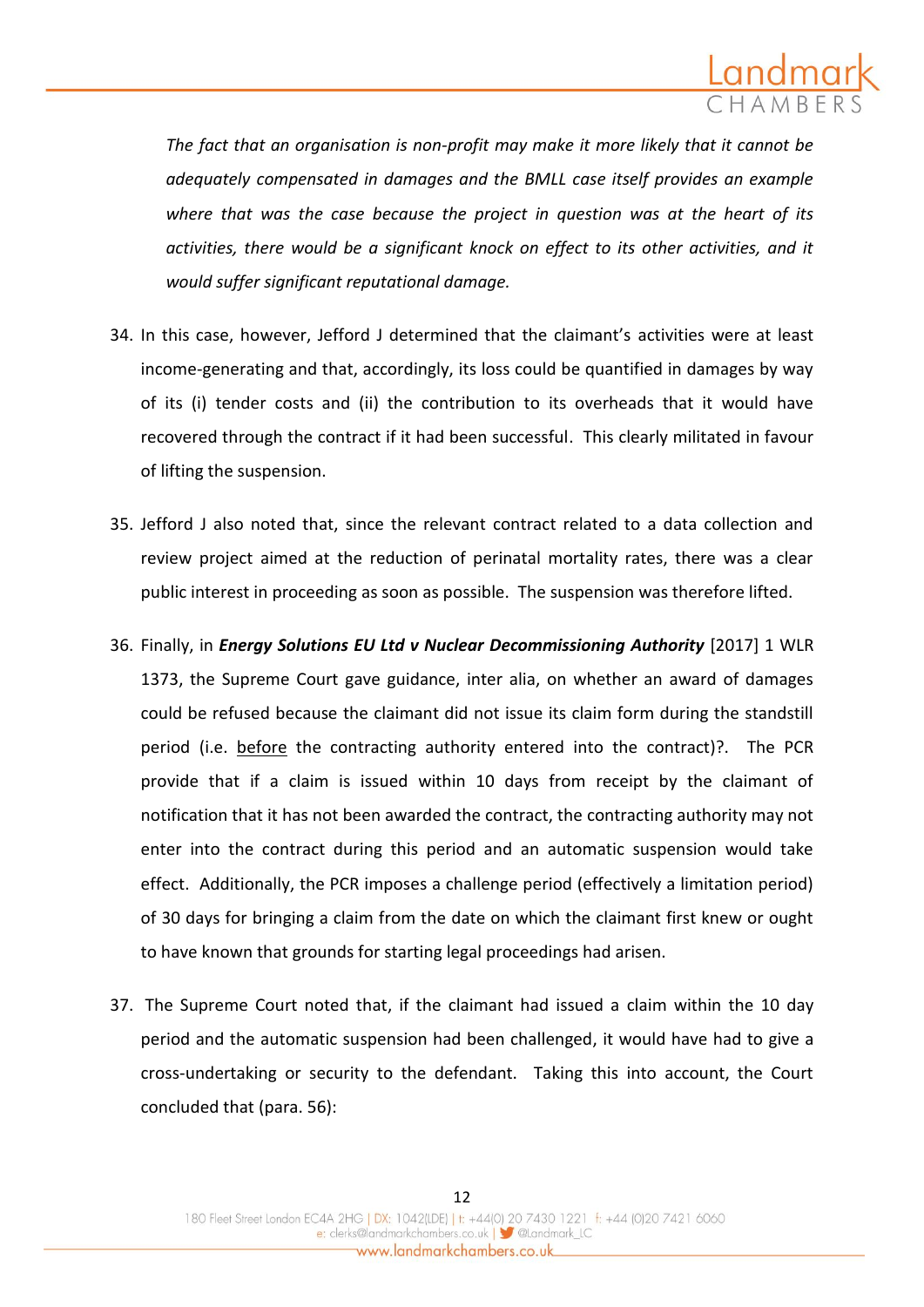

*"In summary, an economic operator is entitled, in the face of what it views as (and later proves to have been) a breach of duty by the contracting authority, to leave it to the authority to take the risk of implementing its wrongful award decision. The economic operator cannot be said to be acting unreasonably if it fails to stop the authority from perpetrating a breach of duty which the authority could itself stop perpetrating. It cannot be said to be acting unreasonably if it refuses to give an undertaking or put up security in order to maintain a stop which it has in the first instance obtained by issuing a claim form before the authority has entered into the contract to give effect to its wrongful contract award decision"*

#### **Bid evaluation**

- 38. The *Energy Solutions* case also provides helpful lessons to contracting authorities in relation to the evaluation of bids. The judgment of Fraser J in the lower court J ([2016] EWHC 3326 (TCC)) is of particular assistance in this area. The facts in this case are as follows.
- 39. The Nuclear Decommissioning Agency ("the NDA") is a non-departmental public body, established under the Energy Act 2004. In 2012, the NDA had invited tenders relating to the decommissioning of nuclear facilities. The claimant was one of the tenderers. Under Directive 2004/18 and the Public Contracts Regulations 2006 (the predecessors to the PCD and PCR), the authority had to award the contract to the most economically advantageous tender. The competition set out the evaluation criteria against which the tenders would be scored by the authority's experts, and certain thresholds which resulted in disqualification of tenderers that did not meet those requirements. The winner was one of the claimant's competitors, whose tender had scored highest and was thereby considered to be most economically advantageous.
- 40. It was found as a matter of fact that the NDA had erred in that, had the thresholds been properly applied, the winning bidder would have failed on two counts and the claimant's score would have increased, with it ultimately coming out on top and being entitled to the contract.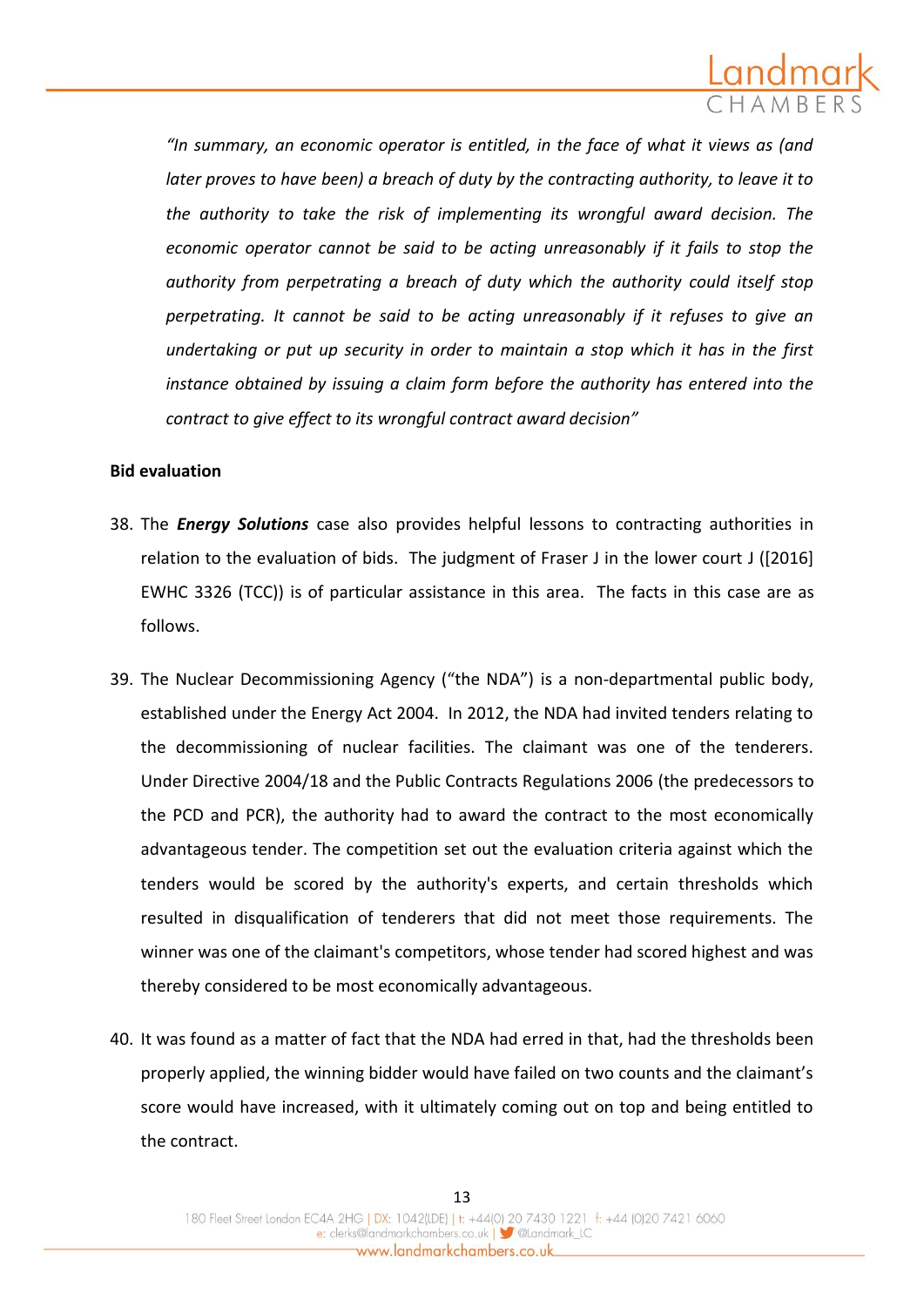

41. The NDA argued that its application of the thresholds was an evaluative judgment and invoked the general principle that such judgments were immune from the scrutiny of the courts absent a *"manifest error"*. Fraser J acknowledged this general position, but found (judgment para. 274):

*"In my judgment, the NDA's pleaded sentence that "An evaluative judgment of this sort is not capable of constituting a manifest error" is wrong, in so far as it suggests a prohibition upon finding manifest error where an evaluative judgment has been applied. There is no prohibition, but there is a margin of appreciation. Differences of opinion are not sufficient to have the score changed. Absent a manifest error, the court will not interfere"* 

42. Fraser J found that the NDA had breached its obligations under the PCR and failed to award the contract to the most economically advantageous bid. Accordingly, the claimant was entitled to damages. Fraser J also issued a salutary warning to public authorities in relation to document management. He stressed the imperative requirement for authorities to retain an audit trail of their collective decision making on procurement matters, stating (para. 270):

"*I find it extremely worrying that any public authority or its advisers on procurement could contemplate any policy that would involve the routine destruction of such important documents [i.e an audit trail of the the NDA's collective decision-making]. Public authorities have express obligations of transparency under the Regulations. It is difficult to see how the proposed or intended destruction of contemporaneous documents could ever been consistent with those obligations*"

43. He further stated that (para 132):

*"Important aspects of the evaluation process were wholly lacking in transparency…decisions about what to about scoring that could lead to a bidder being disqualified were made "off stage" and consciously so in my judgment"*

44. And that (para. 217):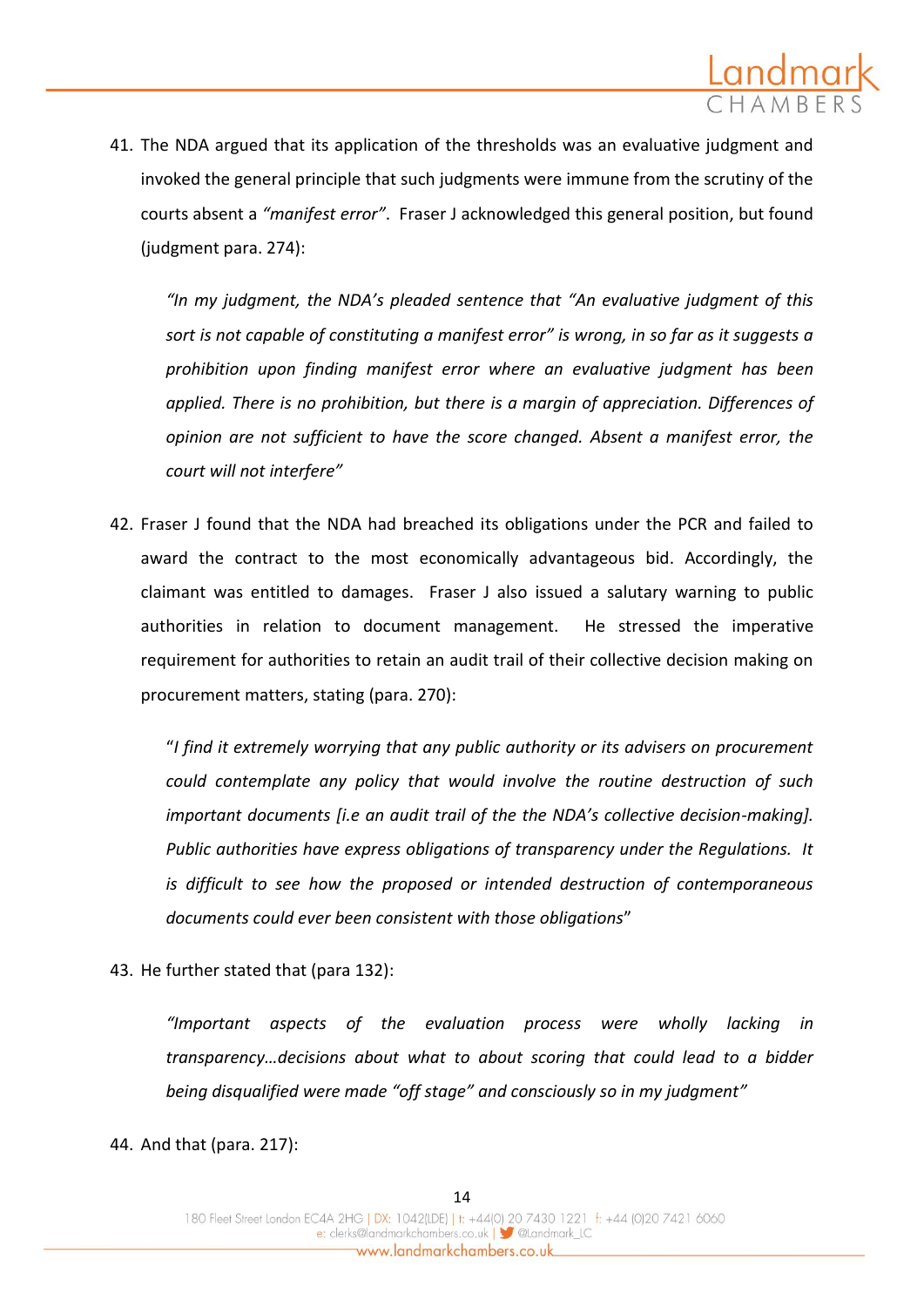

*"the whole approach of the NDA to restricting notes in this way seems to have been designed to minimise the degree of scrutiny to which the SMEs thought processes could be subject, in the event of a challenge. A simple method of ensuring that such notes were retained – for example, by issuing numbered notebooks, and collecting them – would easily have dealt with any difficulties, real or imagined, with potential disclosure"*

45. He also particularly commented on the importance of keeping records of dialogue meetings, stating (para. 188):

"*A summary should not have been too difficult to prepare, and there would not necessarily have been any need to have such a summary formally agreed with each bidder…digital recording devices are widely available and inexpensive. Simply recording what was said would not have been too difficult*"

### **The effect of Brexit**

- 46. Since so much of our procurement law is derived from the EU, no paper on this topic would be complete without a brief consideration of the implications of Brexit. The UK has now triggered Article 50 of the TFEU, meaning that, subject to any transitional period, the UK will leave the EU on 29 March 2019.
- 47. The ultimate destination of UK public procurement law post-Brexit is still uncertain. This is particularly so since the terms of the UK's exit from and continued relationship with the EU have yet to be decided. However, it is possible to say a little about the government's current proposals in relation to EU law.
- 48. On 19 June 2017 the government, via the Queen's Speech, announced plans to introduce a Great Repeal Bill ("the Repeal Bill"), which will repeal the European Communities Act 1972 and convert or transpose EU law into domestic law wherever practical. The Government has indicated that the legal changes to be effected by the Repeal Bill would take effect on the day that the UK officially leaves the EU. The Repeal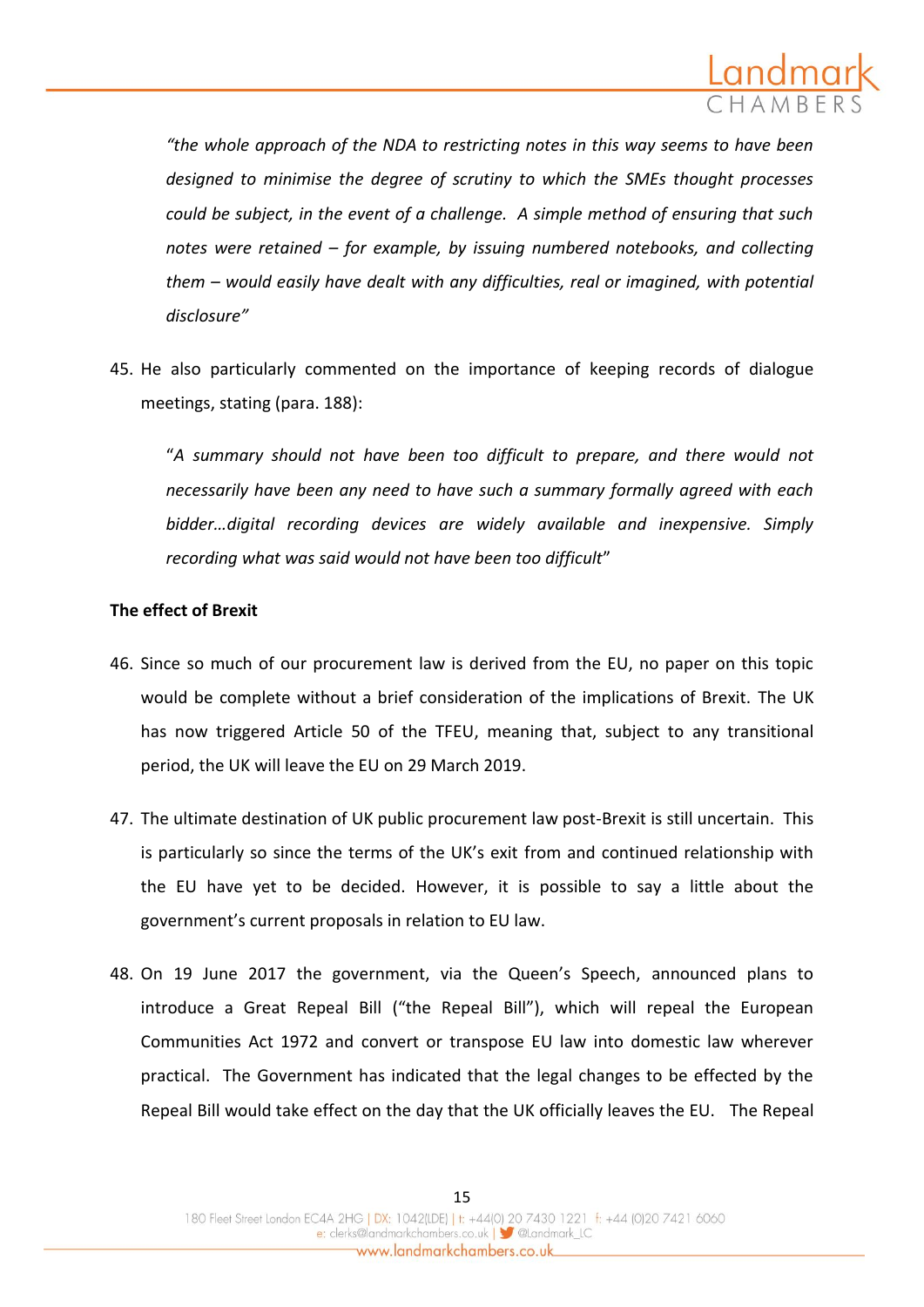

Bill passed its second reading in the House of Commons on 11 September 2017 an will now no doubt be heavily scrutinized by various Parliamentary committees.

- 49. The government has repeatedly stated that one of the main aims of the Repeal Bill is to end the jurisdiction of the CJEU and the supremacy of EU law over UK law. Broadly speaking, the Repeal Bill as it currently stands provides that:
	- a. preserved EU law post-Brexit should continue to be interpreted as it is currently. This will be achieved by converting directly-applicable EU into UK law, preserving all the laws we have made in the UK to implement our EU obligations, and by providing that rights in the EU treaties that can be relied on directly in court by an individual will continue to be available in UK law (section 2);
	- b. EU-derived law post-Brexit is to be accorded primacy over domestic law enacted before Brexit (section 5); and
	- c. Judgments of the CJEU given before the Brexit day will have the status of UK Supreme Court judgments and will therefore bind UK courts, unless the Supreme Court says otherwise.
- 50. However, this poses several difficult questions for procurement law, none of which have yet been resolved. In particular:
	- a. The UK's absence from the EU may frustrate the ability of public authorities to comply with the various formalities imposed by the PCR and PCD. In particular, UK authorities may no longer be able to publish notices in the OJEU post-Brexit, which would mean that that the procedures for contract notices may become impossible to comply with.
	- b. Arguably much of the EU law that is effective in the UK depends for its operation, practicability, and even to some extent for its coherence, upon the existence of, and interaction with, EU laws and institutions. Where those EU laws and institutions cease to be available or applicable to the UK (excepting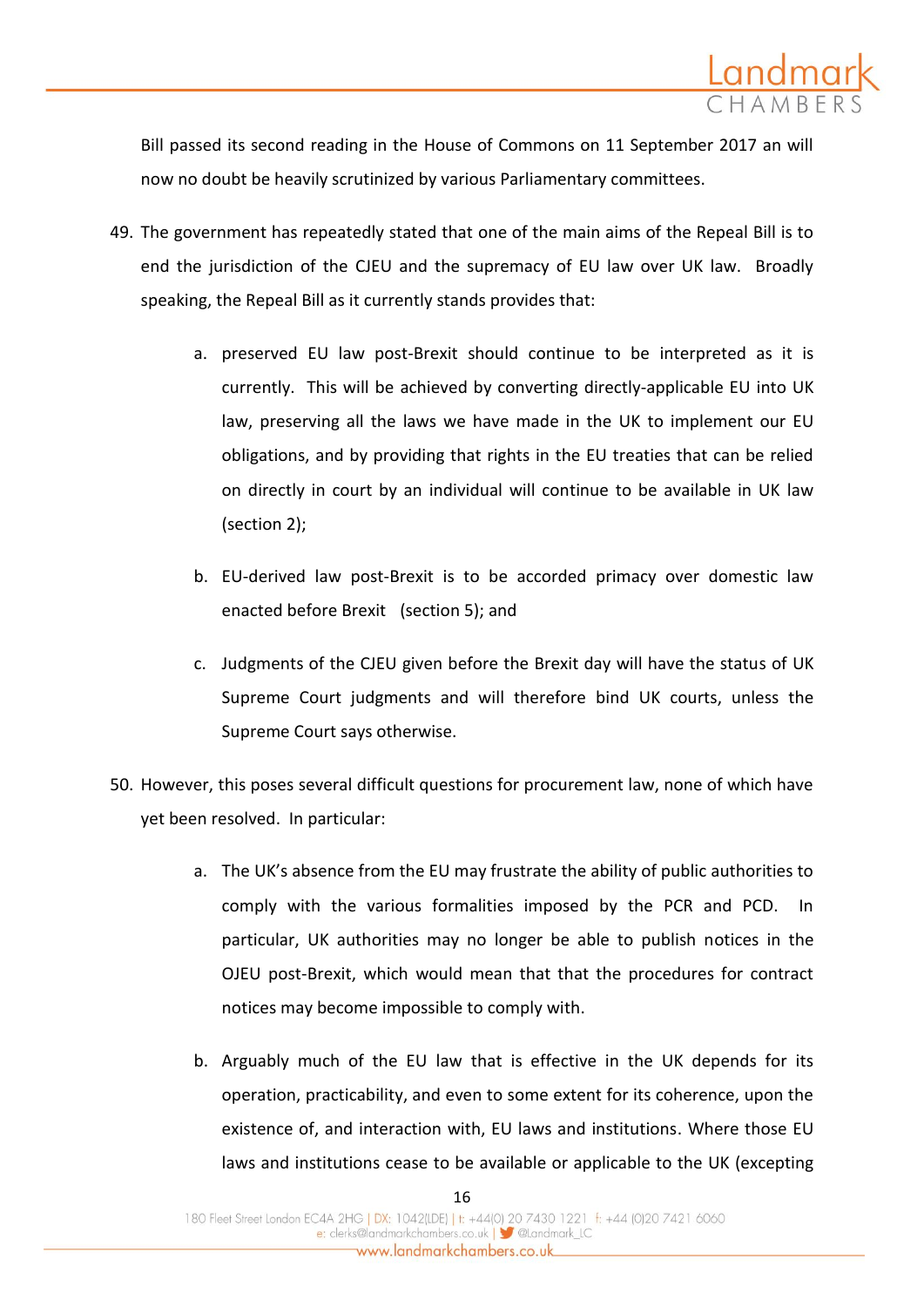

those preserved in the Repeal Bill), such law becomes more challenging to operate.

c. The status of EU case law post-Brexit remains in some respects unclear. Although the Repeal Bill proposes to accord CJEU judgments the status of Supreme Court judgments, *where issued before* Brexit, it says little about the effect of judgments that are issued afterwards. Indeed the relevant section (section 6(2)) simply states:

> *"A court or tribunal need not have regard to anything done on or after exit day by the European Court, another EU entity or the EU but may do so if it considers it appropriate to do so."*

This does not render necessarily CJEU jurisprudence irrelevant (and UK courts may still feel free to consider CJEU judgments which relate to the interpretation of, in substance, the very measure they are themselves considering) but nor does it give it any formal status. This has the potential to cause uncertainty.

### **Conclusion**

- 51. There have been a number of developments in the field of public procurement law in recent years. These can be summarised very broadly as follows:
	- a. Save where a contract contains an artificial device which serves no commercial purpose, a contract should be construed objectively (by examination of the entire transaction to which it relates) to determine whether it amounts to a public works contract, without reference to any intention by the parties to avoid the procurement regime (*Faraday*);
	- b. The *"general public"* are unlikely to be have sufficient standing to bring a challenges to public procurement contracts by way of judicial review (*Wylde*);